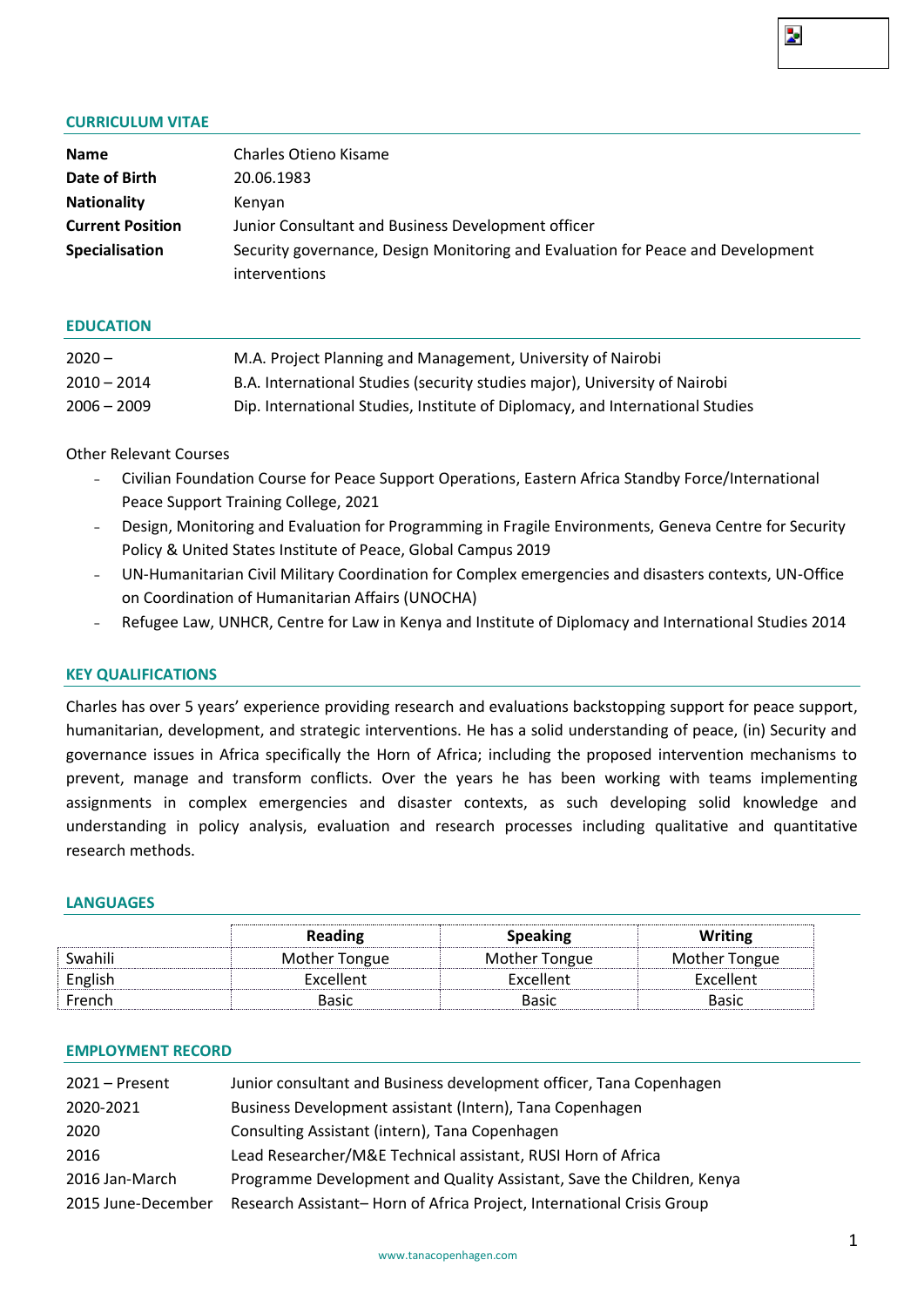

# 2012-2014 Founding Volunteer, Polad House **PROFESSIONAL EXPERIENCE**

| <b>Date</b>                           | <b>Location</b>          | <b>Client</b>                                       | <b>Position</b>       | <b>Description</b>                                                                                                                                                                                                                                                                                                                                                                                                                                                                                                                                                                                                                                                                                                                                                                                                                                                                                                                                                                                                                                                                                                             |
|---------------------------------------|--------------------------|-----------------------------------------------------|-----------------------|--------------------------------------------------------------------------------------------------------------------------------------------------------------------------------------------------------------------------------------------------------------------------------------------------------------------------------------------------------------------------------------------------------------------------------------------------------------------------------------------------------------------------------------------------------------------------------------------------------------------------------------------------------------------------------------------------------------------------------------------------------------------------------------------------------------------------------------------------------------------------------------------------------------------------------------------------------------------------------------------------------------------------------------------------------------------------------------------------------------------------------|
| ongoing                               | Palestine/de<br>sk       | Danida                                              | Research<br>Assistant | <b>Bilateral Development Engagements and MEAL systems relating</b><br>to the Bilateral Development Programme in Palestine 2021-<br>2025<br>(Palestinian Formulation)<br>The assignment involved assisting the DRO in Ramallah with<br>developing and preparing the implementation of the Bilateral<br>Development Programme 2021-2025, by assisting with the<br>formulation of four bilateral development engagements and<br>provide support to prepare MEAL systems for the entire portfolio<br>of Denmark's bilateral development engagements in Palestine.<br>Activity.<br>Prepared the context analysis for the Palestinian<br>formulation in respect to development engagements<br>strategic objective no. 2, Creation of sustainable,<br>inclusive economic growth and jobs, and Strategic<br>Objective no. 3, Resilience, peace, and security                                                                                                                                                                                                                                                                           |
| ongoing                               | Ukraine,<br>Georgia/desk | Danida                                              | Research<br>Assistant | Danish Eastern Neighborhood Programme (DENEP)/ Bilateral<br>Development Programme' (BDP).<br>The assignment involves preparation of a' Summary Document<br>for Bilateral Development Programme' for the Neighborhood<br>Programme 2022-26 - as well as secure QA across the four<br>program documents plus one concept note.<br>Activity.<br>Prepared a context Analysis for Georgia and Ukraine<br>according to guidelines of the AMG, which would be<br>linked to a generic stakeholder analysis, an analysis of<br>context risks and scenarios.                                                                                                                                                                                                                                                                                                                                                                                                                                                                                                                                                                             |
| November<br>2021-<br>February<br>2022 | Kenya,<br>Rwanda         | East<br>African<br>Communi<br>ty<br>Secretaria<br>t |                       | Baseline Study on the Status of Children and Armed Conflicts in<br>the East African Community Region.<br>The purpose of this study is to carry out an analytical assessment<br>of the extent to which EAC Partner States are able to respond to<br>children affected by conflict situations.<br>Activities.<br>Through a desk study, reviewed the progress made by<br>÷.<br>EAC Partner States in establishing mechanisms to<br>respond to children affected by conflict situations and<br>the consideration of protection of children in the key EAC<br>policies and programmes within their conflict-related<br>mandates, from prevention, up to resolution.<br>Reviewed the status of child protection mainstreaming<br>within the EAC Region through KIIs<br>Examined the extent of implementation of existing child<br>protection provisions, policies and legal frameworks and<br>conflict-related mandates of the EAC Partner States.<br>Explored mechanisms for mainstreaming of child<br>protection and effective response to the needs of<br>children in conflict situations both at regional and<br>national levels |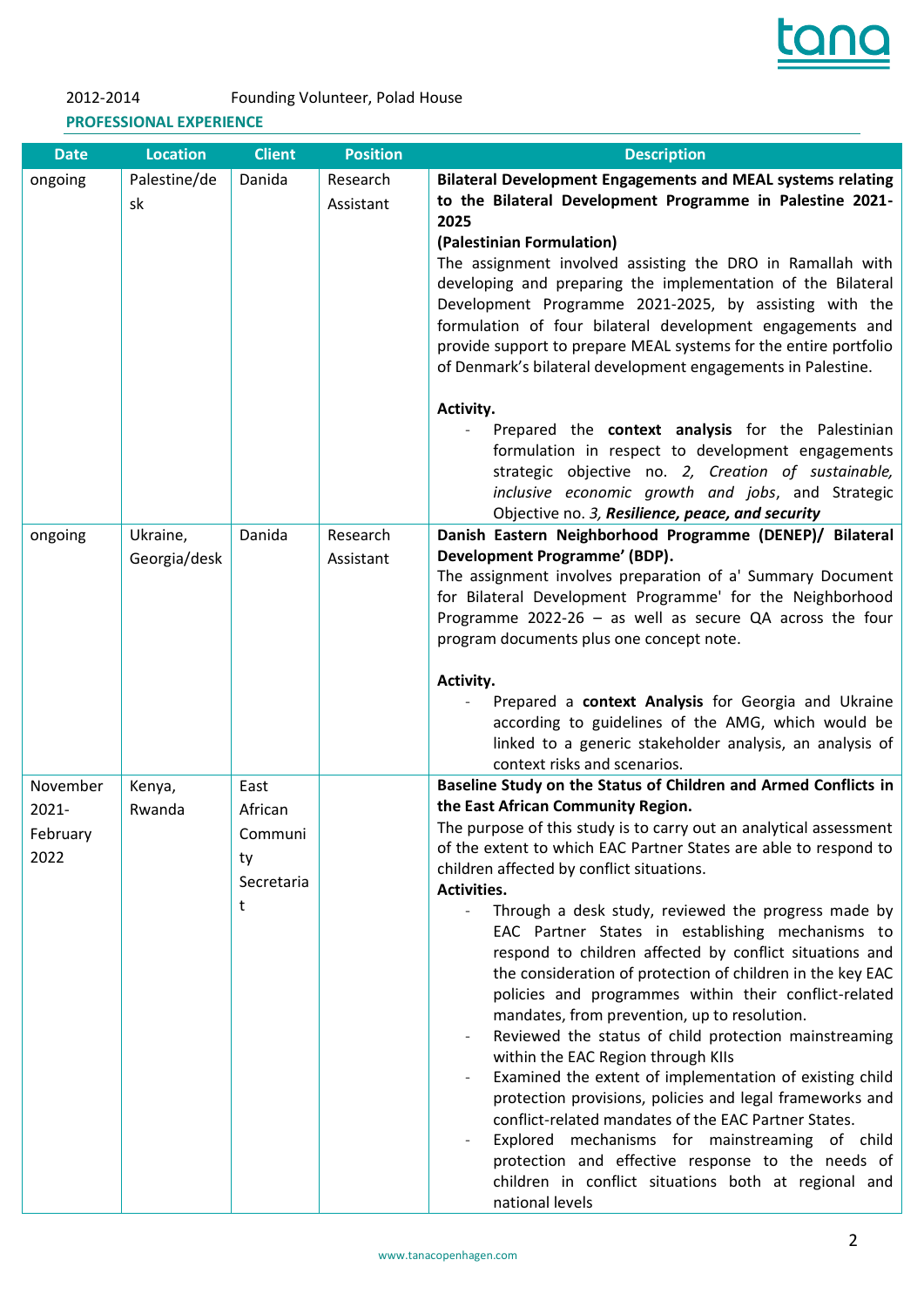| 2020<br>March-<br>April | Somalia           | $GIZ -$<br>Somalia                                             | Research<br>Assistant                | Integrated Peace and Conflict Analysis (PCA) for the GIZ TVET<br>programme in Somalia.<br>The assignment was a GIZ commissioned PCA for the<br>revitalization of its Technical, Vocational Education and Training<br>programme in Kismayo, Garowe, Hargeisa and Mogadishu.<br>Activities.<br>Drafted the contextual background for the assignment<br>Used GIZ's peace and conflict analysis matrix to present a<br>gender and conflict sensitive analysis and mitigating<br>measures of the political context of Somalia both at<br>Federal and regional state level<br>Identified concrete actions through which the TVET<br>programme could have a positive impact on the<br>identified needs for peaceful and inclusive development<br>Focusing on most vulnerable groups, outlined significant<br>Human rights challenges Somalia is facing and provided<br>targeted recommendations to complement the TVET<br>project |
|-------------------------|-------------------|----------------------------------------------------------------|--------------------------------------|----------------------------------------------------------------------------------------------------------------------------------------------------------------------------------------------------------------------------------------------------------------------------------------------------------------------------------------------------------------------------------------------------------------------------------------------------------------------------------------------------------------------------------------------------------------------------------------------------------------------------------------------------------------------------------------------------------------------------------------------------------------------------------------------------------------------------------------------------------------------------------------------------------------------------|
|                         |                   |                                                                |                                      | Proposed measures to manage external risks and avoid<br>potential negative impacts on the context and human<br>rights situation<br>Co-drafted the final report                                                                                                                                                                                                                                                                                                                                                                                                                                                                                                                                                                                                                                                                                                                                                             |
| 2018 May-<br>June       | Nairobi,<br>Kenya | Kenya-<br>Coalition<br>for<br>Human<br>Rights<br>Defender<br>S | Research<br>Assistant/<br>Enumerator | <b>Welfare of Community Based Human Rights Defenders (HRDs)</b><br>The assignment involved supporting the Lead researcher and<br>technical team in collecting data on Social and Economic state of<br>Human Rights Defenders in Nairobi<br>Activities.<br>Interviewed 12 Human Rights Defenders through<br>snowballing data collecting technique<br>Documented arising matters observed but not captured<br>in the interview schedule<br>Linked the HRDs with CHRD-Kenya data base for further<br>inquiries<br>Support drafting of validation report                                                                                                                                                                                                                                                                                                                                                                       |
| 2017-2018               | Kisumu,<br>Kenya  | In-<br>Resonanc<br>e<br>Nonviolen<br>ce Centre                 | M&E<br>Technical<br>Advisor          | <b>Strengthening Youth Resilience to Election Violence Project</b><br>The project deployed arts as a Nonviolence advocacy medium to<br>mitigate on election related grievances.<br>Activities.<br>Led a team of 7 in designing the projects Theory of<br>objectives, needs analysis, performance<br>change,<br>indicators, monitoring tools, risk assessment, work<br>schedule and summative evaluation models.<br>Designed the baseline assessment semi-structured tools<br>for data collection and monitoring<br>Designed a behavioural assessment tool used during the<br>baseline; the tool included a peer education training                                                                                                                                                                                                                                                                                         |

٦

H

ſ